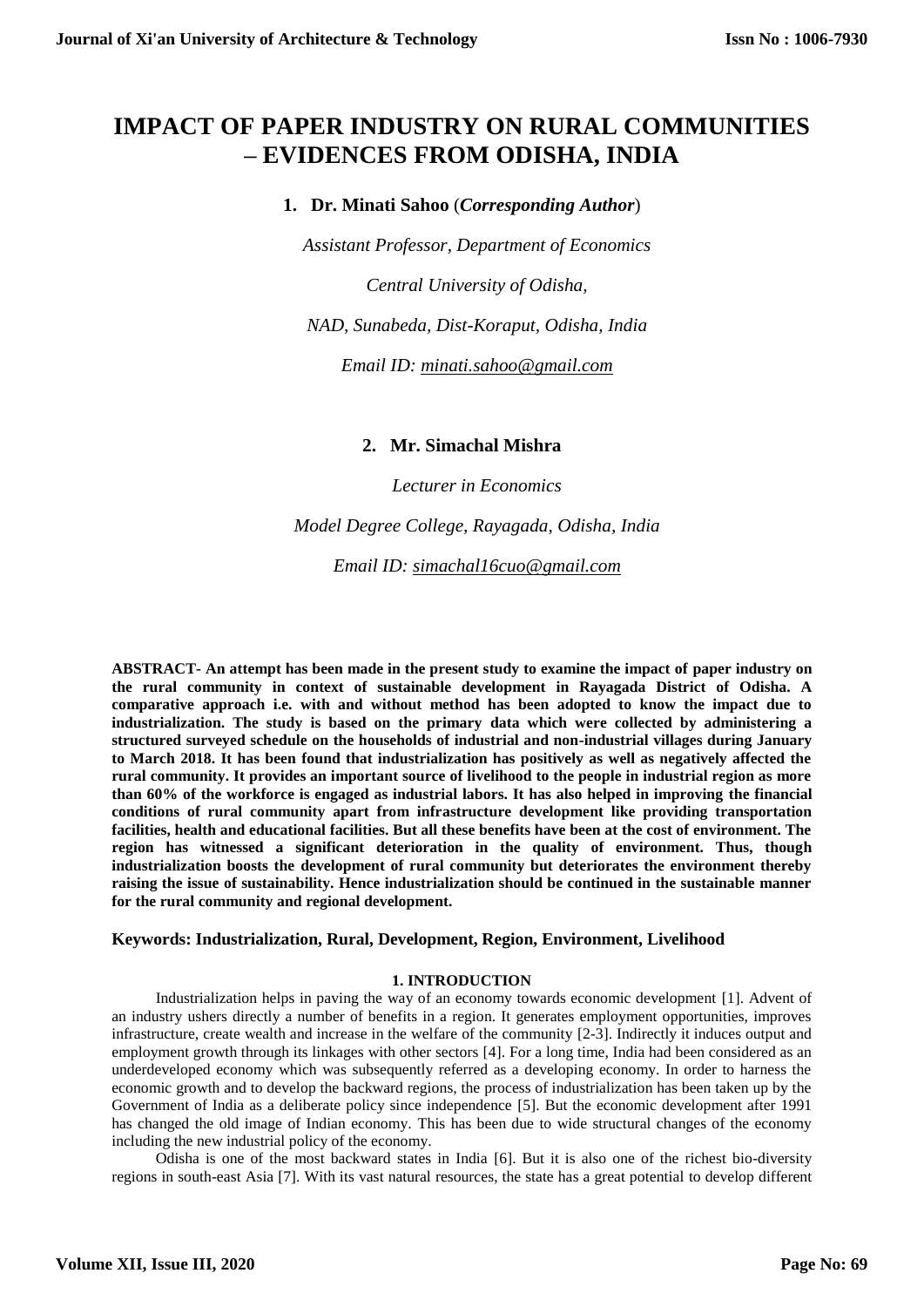industries to give a better socio–economic life to its people. Industrialization has an impact on employment, income, population and household expenditure patterns which gives rise to urbanization of a locality [8]. Industries are made for the development of rural areas [9]. Large part of rural labour force engaged as industrial workers for their livelihood [10]. Due to industrialization, there is an expansion of educational opportunities for the rural community [11]. In rural areas there are so many unskilled workers for which this industrialization helps them to develop their skill [1].

To promote industrialization, Odisha has adopted strategic initiatives based on policy intervention, creation of infrastructure, investment promotion and business rule simplification [12]. The state has 213 units of large-scale industries with an investment of Rs 9197490 lakhs generating 1.09 lakh employments on 2017-18. However, various studies have shown that industrialization also lead to worsening of environmental conditions [13-14]. Additionally, people lost their land, houses and other assets for this industrialization [15]. Therefore, it is pertinent to analyze the impact of industrialization on rural community development. Rayagada is one of the natural rich districts of Odisha. The district has been richly endowed with many natural resources which are one of the important factors for the attraction of industries establishment. Thus, an attempt has been made in the present study to examine the impact of paper industry on rural community in Rayagada District of Odisha. The main research questions addressed in the present study are: (1) How does industry influence the livelihoods of the rural community? (2) And what exactly are the benefits/costs of the industrial projects and whether these leads to the sustainable rural development

## **II. MATERIALS AND METHODS**

Rayagada district of Odisha has been used as the study area for present research. Comparative Approach i.e. with and without method has been adopted to know the impact due to industrialization. Existence of industrial activity in a region is used as criteria in the present study to designate a region to be industrial region. The district has three large scale industries JK Paper Ltd., IMFA Ltd., and Fimachem India Ltd. JK Paper Ltd has been selected to assess the impact of industrialization in the present study. JK Paper Ltd. has two large integrated paper manufacturing units – JK Paper Mills, Rayagada, Odisha and Central Pulp Mills, Songadh, Gujarat with a combined capacity of 4,55,000 TPA. It is the market leader in Branded Copier paper segment and among the top two players in Coated Paper and high-end Packaging Boards. Two villages i.e. Sana chandili and Bada chandili from Chandili gram panchayat adjacent to JK paper Industry has been selected from industrial region. Under non-industrial region Tadma and Tentuliguda villages from Tadma gram panchayat were selected for the present study. Sample consists of 50 households i.e. 25 each from two villages in industrial areas and 50 households i.e. 25 each from two villages in non-industrial areas. Hence the total sample size is for the present study is 100 and the households are the sample units.

Data have been collected and analyzed from both the primary and secondary sources. Primary data were collected by administering a structured surveyed schedule on the households of industrial and non-industrial villages during January to March 2018. A pre-tested interview schedule was employed. Various qualitative and quantitative variables have been used in the present study to assess the impact of industrialization. Data collected from survey then is summarized and portrayed in tables and figures. Beside this, mathematical and statistical techniques such as averages, percentages and t-test have also been used in the present study.

## **III. RESULTS AND DISCUSSION**

This section has been divided into three parts i.e. socioeconomic status of sample households, livelihood strategies of sample households and cost & benefit of JK paper industry.

*3.1 Socio-Economic Status of Sample Households*

Socio-economic status is defined as the combination of social and economic conditions associated with gender composition, education, income, and expenditure as well as health statuses of households. The study has categorized population distribution, gender status, education and types of houses of households under socioeconomic profile which are given below.

3.1.1 Population distribution of sample households

Population distribution of sample households shows that numbers of sample households from each village of study area as well as the total population (family members) of those households.

| Table-1. I opulation distribution of sample households |                 |                   |                         |
|--------------------------------------------------------|-----------------|-------------------|-------------------------|
| Sample Areas                                           | Sample Villages | Sample Households | <b>Total Population</b> |
| Industrial                                             | Sana Chandili   |                   | 138                     |
|                                                        | Bada Chandili   |                   | 124                     |
| Non-Industrial                                         | Tadma           |                   |                         |
|                                                        | Tentuliguda     |                   |                         |
| Total                                                  |                 | 100               | 504                     |

Table-1: Population distribution of sample households

*Source: Surveyed and compiled by the Author*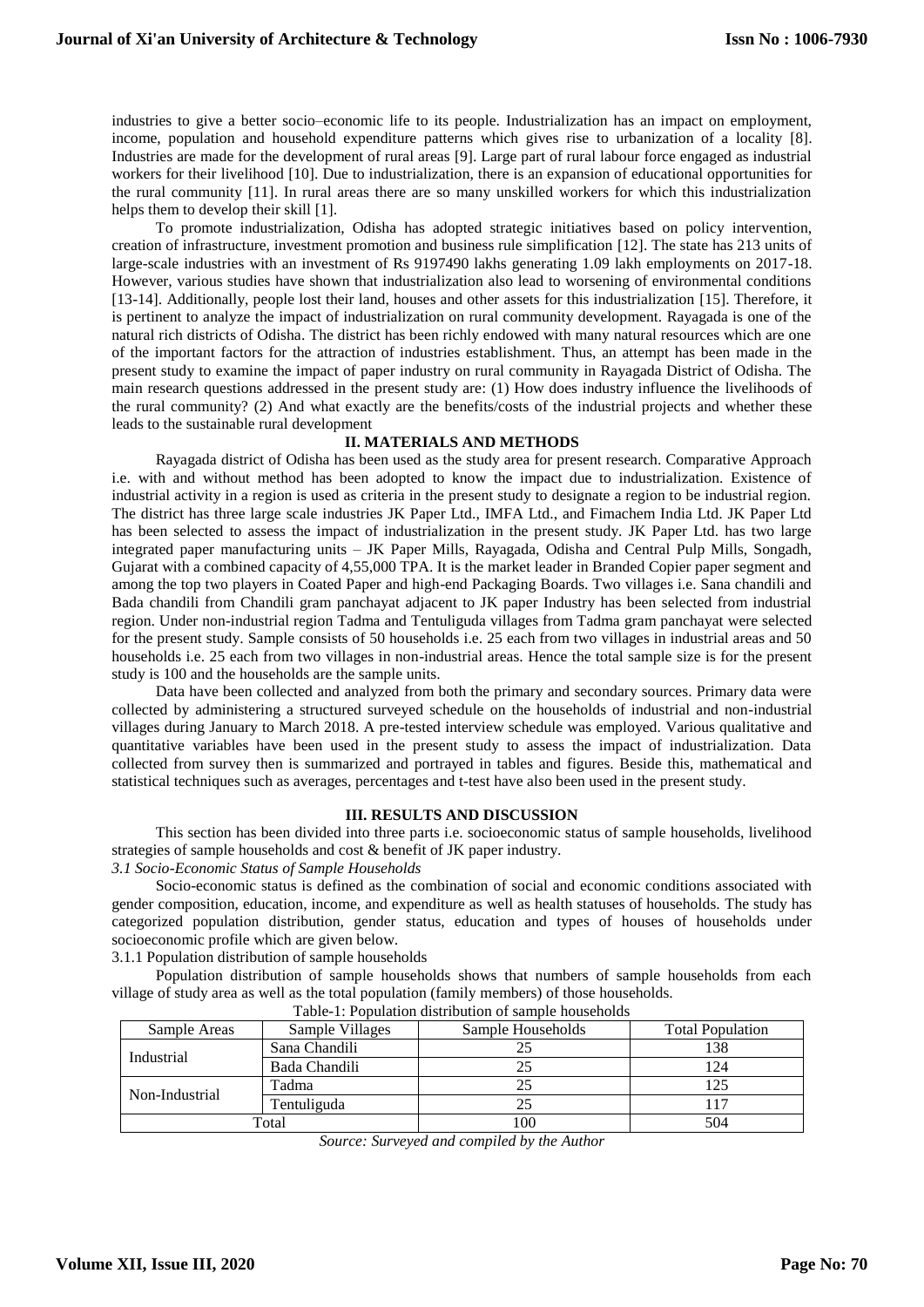This table-1 represents that 25 sample households have taken from each study area which is compositely 100 sample households in total. Total population of sample households is 504 including all members of each household.

# 3.1.2 Gender Status of the Respondents

The gender status represents gender composition of households. From industrial areas total males are 30 and females are 20 as well as there are 26 males and 24 females in non-industrial area respectively which is given in table 2.

| Areas          | Villages      | Male | Female | Total |
|----------------|---------------|------|--------|-------|
| Industrial     | Sana chandili |      |        | 25    |
|                | Bada chandili |      |        | 25    |
| Non-Industrial | Tadma         |      |        | 25    |
|                | Tentuliguda   |      | 14     | 25    |
| Total          |               |      | 100    |       |

| Table-2: Gender Status of Respondents |  |  |
|---------------------------------------|--|--|
|                                       |  |  |

*Source: Surveyed and compiled by the Author*

# 3.1.3 Education Status of Sample Households

Education is an important factor of human being. Education plays a vital role in the socio-economic condition of people. Proper education leads to a good lifestyle and provides awareness of everything. Figure 1 shows the education status of households in industrial and non-industrial areas.



Figure 1: Percentages Literate and Illiterate of sample households

Among sample households the percentage of literate is 38% in non-industrial area as compared to 36% in industrial area. The percentage of illiterate in industrial area is 64% which is more than non-industrial area. Figure 2 shows the male and female literacy rate in industrial and non-industrial region.



Figure 2: Male and Female literacy level in industrial  $\&$  non-industrial areas

It is seen that male literacy rate in industrial area is 35% which is more than that of non-industrial area i.e. only 19%. In case of female literacy rate the non-industrial area performs better than the industrial area, here female literacy rate in industrial area is 21% whereas 26% in non-industrial area.

# 3.1.4 Housing Conditions

There are three types of houses that are kachha, pucca and mixed houses. Table 3 shows the distribution of household according to its type.

| Tuble 5. I yet of houses of sumple households |                                          |     |     |
|-----------------------------------------------|------------------------------------------|-----|-----|
| Areas                                         | Kachha House   Pucca House   Mixed House |     |     |
| Industrial                                    | 70%                                      | 20% | 10% |
| Non-industrial                                | 86%                                      | 12% | 2%  |

Table 3: Type of houses of sample households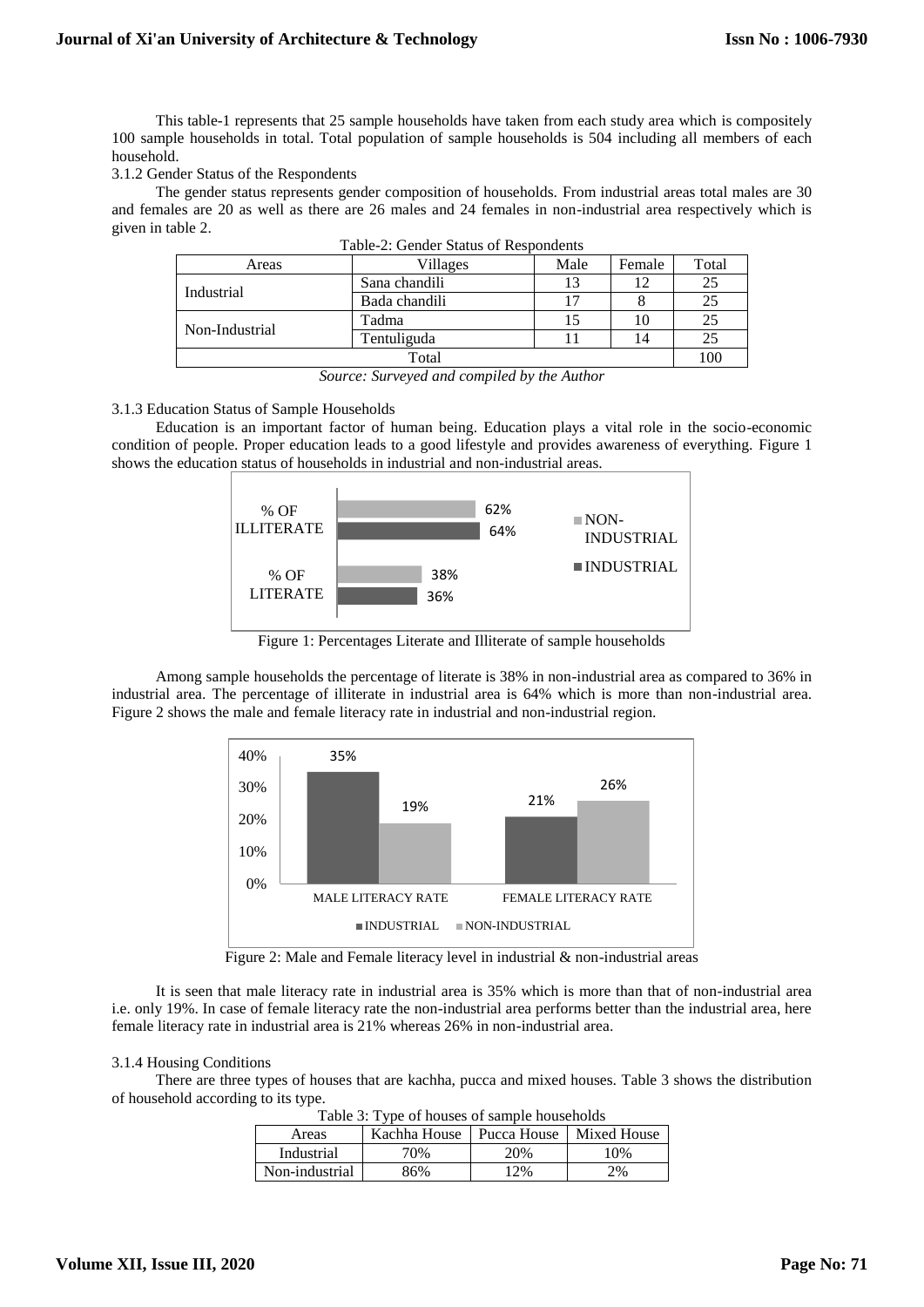#### *Source: Surveyed and compiled by Author*

Table shows that proportionate of kachha houses in non-industrial areas are 86% whereas only 70% are in industrial area. Pucca houses are more in industrial area as compared to non-industrial area. The type of mixed houses that means houses having both kachha as well as pucca are more in industrial area than that of the non-industrial areas.

## *3.2 Livelihood Strategies of Sample Household*

Livelihood strategy is nothing but the occupational structure of households from which they live and feed their family. Occupation means the activity of persons for their livelihood to play a role in the society. In our study we found people have occupation as industrial labourers, agricultural farming, business activity, services, and MGNREGA labourers. In industrial areas most of the people are belonging to industrial labourers, business activity but in non-industrial areas we have seen people are depending for their livelihood in agricultural farming, services and MGNREGA labourers. It has been found that the percentage of male and female workforce in industrial areas is 53% and 36% respectively whereas this is 46% and 19% in nonindustrial region respectively. Thus, male and female workforce is more in industrial region than in nonindustrial areas. Higher percentage of female workforce in industrial than that of non-industrial areas indicates women empowerment and better gender participation in society.



Figure-3 (a) & (b): Percentage of persons engaged in different occupation

From the above figure 3(a) it is observed that in industrial areas most of the people are engaged in industrial works. 61% of persons out of total workforce are industrial labourers, 20% are depend upon different business activity for their livelihood, 9% out of total workforce are having agriculture occupation which is very need, 7% of persons are engaged in service in different jobs in industry and other places. Out of total workforce only 3% are MGNREGA workers. These above figures in percentage present that most of people are industrial labouers and next to that they do business as occupation to feed their family. In the above figure 3(b) it has also shown that percentage of persons engaged in different occupation especially in major occupation as agriculture, industrial labourers, business, and service and MGNREGA workers. It has been found that the major occupation in non-industrial areas is agriculture, and there are no industrial labourers in this area. 60% of persons are engaged in agriculture, 24% of persons are engaged as MGNREGA workers, 11% of persons are engaged in business activity and only 5% out of total workforce are engaged service in different places. As in comparison we have found that for occupation to get income for their survival and to feed their families industrial area persons are mostly engaged in industrial labourers and business activity whereas in non-industrial areas most of the persons are engaged in agriculture and MGNREGA workers.

## *3.3 Cost & Benefit of Paper Industrialization*

This sub-section analyses the cost and benefit arising out of paper industrialization and their impact on local community. This is done by comparing with their comparison with their non-industrial counterparts.

## 3.3.1 Income level of industrial and non-industrial area

Income is important from any source for the livelihood in the society. Higher income indicates higher standard of living. It can be seen from figure 4 that income levels of four villages namely Sana Chandili, Bada Chandili, Tadma and Tentuliguda are Rs 78,250, Rs 74,350, Rs 61,560, Rs 65,220 respectively. Here Sana Chandili, Bada Chandili belong to industrial areas whereas Tadma and Tentuliguda represents non-industrial areas. Now the average annual income of industrial and non-industrial areas is shown in figure 5. It is found that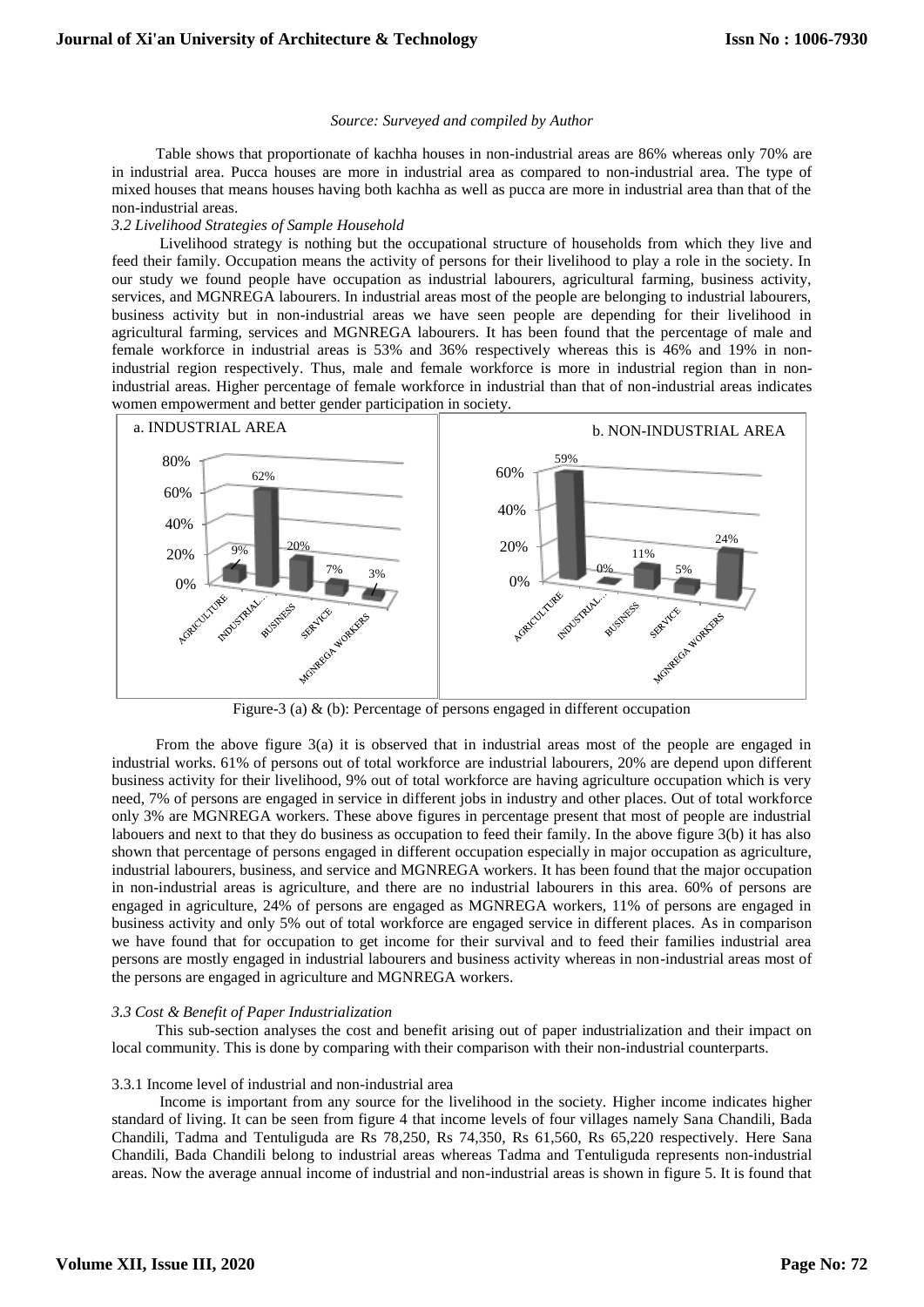the average annual incomes in industrial areas are Rs 76,300 and in non-industrial areas it is Rs 63,390. This income level shows that the income level is higher in industrial areas than that of non-industrial areas. Further using t-test, it has been found that annual average income of households in industrial areas is significantly higher than that of households in non-industrial areas. Thus, industries provide better and higher financial benefits to its local people.



Figure 5: Average annual income in industrial and non-industrial areas

3.3.2 Consumption level in industrial and non-industrial area

Expenditure is an important part of livelihood. Different types of expenditure are made by households to fulfill their needs in day to day life. The household expenditure in our study we have taken expenditures on food, clothing, education, agriculture, health and miscellaneous. Here in the below the annual expenditure of households in industrial areas and non-industrial areas are given.

| Items         | Industrial area | Non-industrial area |
|---------------|-----------------|---------------------|
| Food          | 18240           | 16320               |
| Clothes       | 6720            | 5448                |
| Agriculture   | 16080           | 27096               |
| Education     | 9600            | 7500                |
| Health        | 18720           | 10560               |
| Miscellaneous | 6912            | 3900                |
| Total         | 76270           | 70779               |

Table 4: Annual expenditure of sample households (in Rupees)

*Source: Surveyed and compiled by the Author*

In the above table 4, it can be seen that different expenditures of households on different factors are tabulated by calculating annually. As we know that the income level of industrial areas is high as in figure than that of non-industrial areas so that as we found from the above table that the expenditure level on different factors are also higher in industrial areas. But in some criteria the expenditure made in non-industrial areas are much higher than the industrial areas.

## 3.3.3. Environmental status in industrial areas

Pollution means any contamination of air, soil, water and environment by discharging of harmful substances. There are different forms of pollution that are air pollution, water pollution, noise pollution. In our study as in industrial areas we have been asking households that whether there is any pollution or not. As people stand their opinion yes or no. Figure 6 shows the results what the actual statement of households.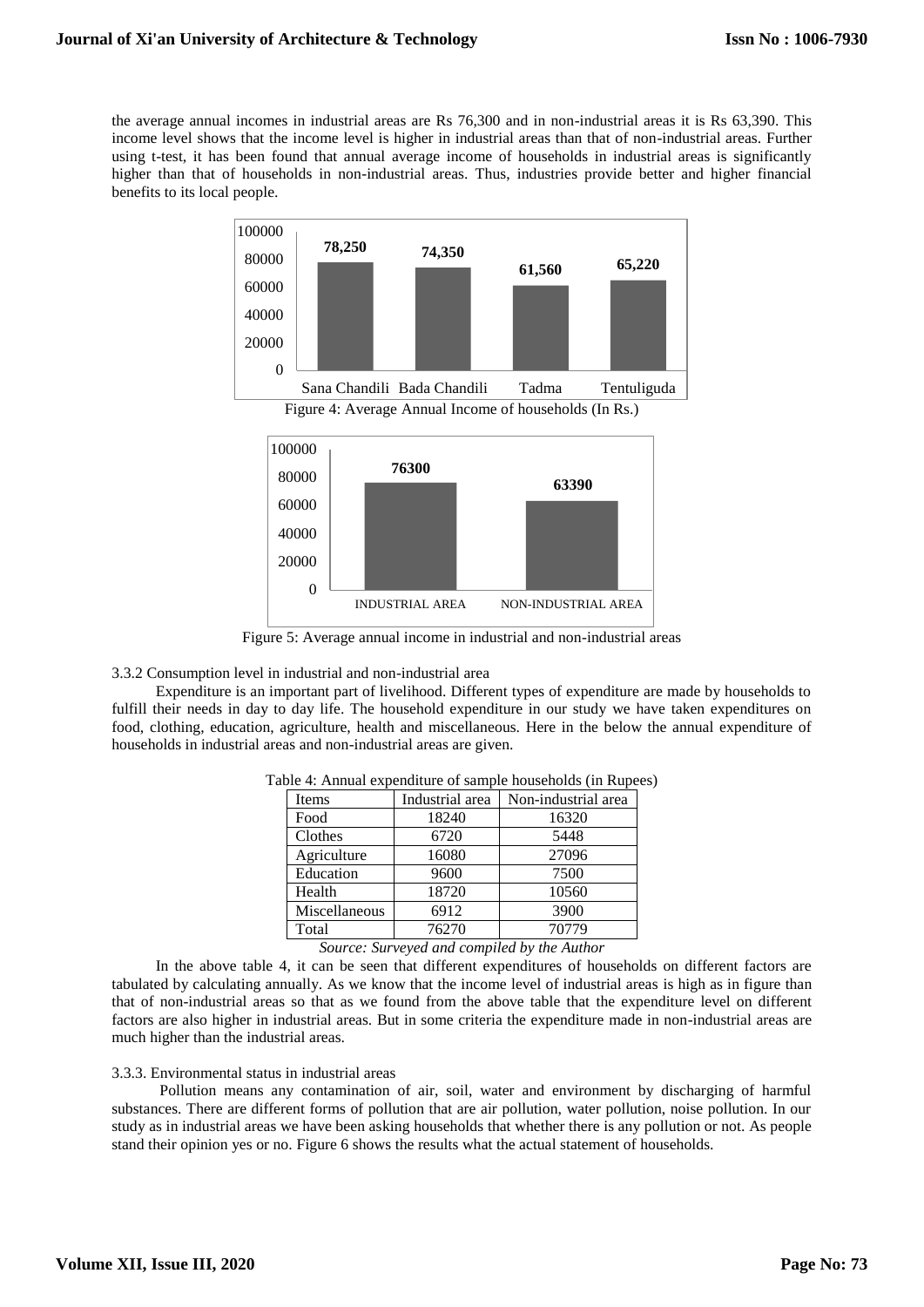

Figure 6: Statements about pollution from sample Households

As we have seen here that households gave their statement about pollution in their areas. As of the figure there are 85% households said there is air pollution, 11% stated there is water pollution those who used specially river water directly or indirectly, 4% of households stated that soil is also polluted due to industrial activity specially those who depend upon agriculture in industrial areas they suffered a lot.

According to local people the main reason behind water pollution are the wastes materials after pulping with chemicals are released directly to Nagavali River on which some local people depend. By using such polluted water people suffering from various diseases every year. Air pollution is also a threat to environment here, this happens due to dust particles that are come out when raw materials are put into industrial process. This polluted air is as harmful as to the children and also to old persons who are belonging to nearer villages from the industry. For this air pollution also, various harmful diseases are attacking to local people day by day.

3.3.4 Health status of sample households

Health is an important part of this present study as we comparatively analyzing in industrial and nonindustrial areas. As in our study we saw that in industrial areas the health facility is better than that of nonindustrial areas. In non-industrial no dispensary or health units are there but in industrial areas there are one health unit near jaykaypur and monthly health camps are made in villages. In non-industrial areas households depend only on nearer medical in Rayagada which is so far to the villages.



Figure 7: Perception of respondents regarding impact of industry on health of residents

In the figure 7 it is mirrored that the impact of industry on health of households in industrial areas is have or not. In Sana chandili village, 68% households said yes there has a bad impact of industry on their health and rest 32% of households said no. But in Bada chandili, 84% of households said yes there is impact of industry on their health and 16% of households said no on this statement. It can be seen that the village  $\overline{V}1$  is very close to the industry, the impact on health is more but village V2 is just far from the industry faces comparatively lower impact on health. In the study area company provides health facility by giving their laborers ESIC health card for free medicines at nearer dispensary. But some households reveal that this ESIC card is only for workers not for others.

Rapid growth of industrialization became the reason for degradation of health of local community. Polluted water and air create various health problems for local people who spread diseases like respiratory problem, Tuberculosis, Diarrhea, skin diseases, headaches etc. Figure 8 shows the percentage of people suffering from these diseases.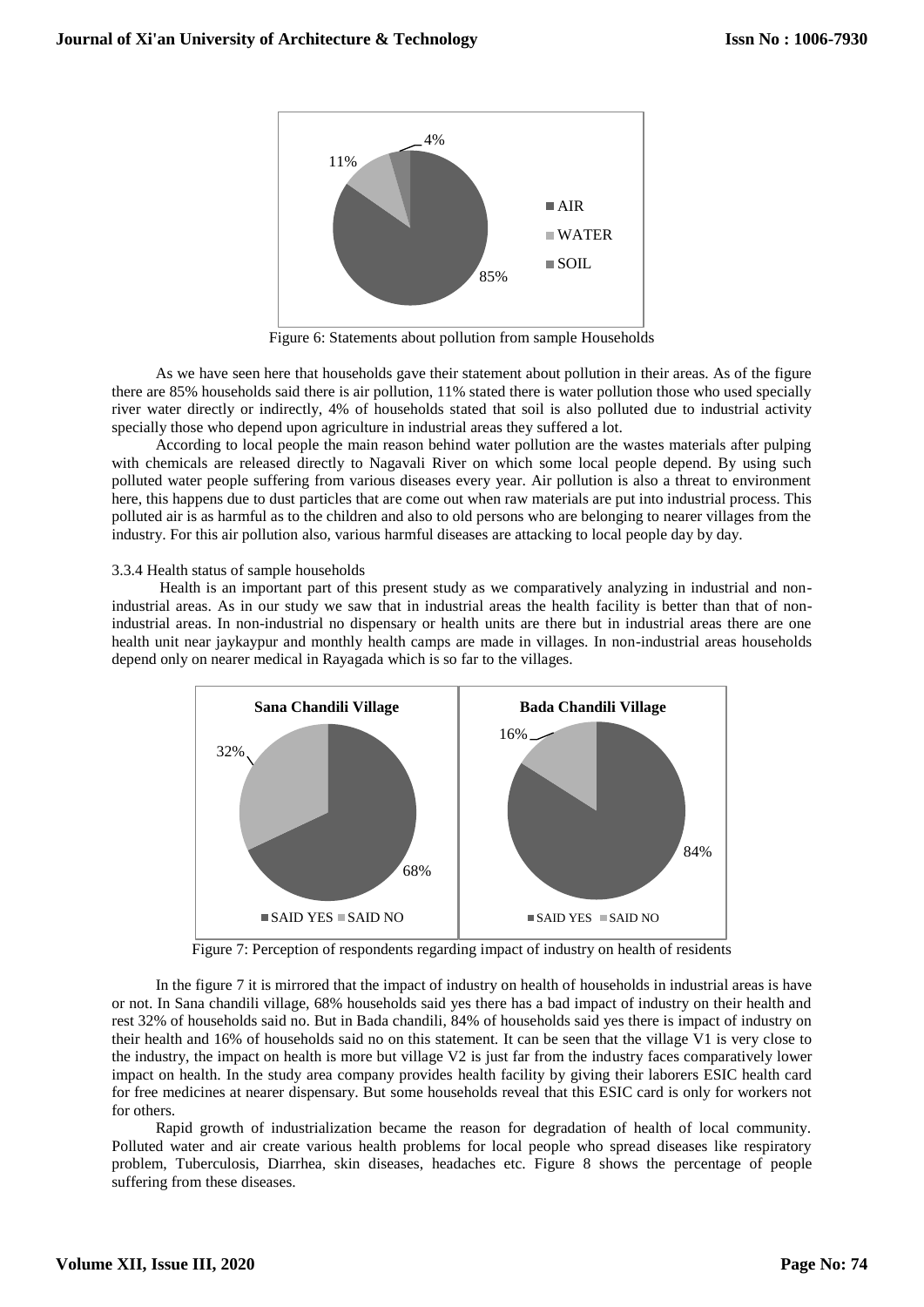

Figure 8: Percentage of people suffering from various diseases in industrial villages

It is also found that local community is suffering from various diseases due to water and air pollution. 40% of people are suffering from skin diseases due to usage polluted river water. 34% of people are affected by respiratory problems due to bad air quality specially dust particles that are released from industrial process causes this problem. Other diseases like Tuberculosis, Diarrhea and headaches also stand as health issues for the local people. In this regard JK paper ltd. has formed a health campaign to every village in a month but according to villagers this is not properly performed for eradicating these health problems.

## **IV. CONCLUSION AND POLICY SUGGESTIONS**

 The study concludes that industrialization has both positively as well as negatively affected the rural community. It provides an important source of livelihood to the people in industrial region as more than 60% of the workforce is engaged as industrial labors. Further the average annual incomes of industrial villages are significantly higher than non-industrial villages. It has also been found that the industrialization has also helped in improvement of living conditions as higher percentage of households in industrial region lives in pucca houses and access to electricity. The average annual expenditure of rural households in industrial region is higher than that of households in non-industrial area. Thus, industrialization has helped in improving the socioeconomic conditions of rural community apart from infrastructure development like providing transportation facilities, health and educational facilities. But all these benefits have been at the cost of environment. The region has witnessed a significant deterioration in the quality of environment. 85% of households in industrial area states that there is environmental pollution specifically air pollution due to industrial activities. Consequently, environmental pollution has negatively affected the health of rural population. Households in industrial region spends more on health than non-industrial households as the average annual expenditure of households on health is higher than that of their non-industrial counterpart. This is despite of various medical facilities provided by the Industrial company.

Thus, though industrialization boosts the development of rural community but deteriorates the environment thereby raising the issue of sustainability. Hence, concrete and serious efforts and measures should be taken by both Government and Industry. Environment friendly methods should be used by the industry to minimize the impact of industry on environment. More health camps in industrial areas should be campaigned and initiated. Female literacy rate in industrial areas is low as compared to non-industrial areas. In this context as education is must nowadays. For the better education both in industrial and non-industrial areas it should always keep an eye to expand the education to increase the literacy rate. Frequent inspection and audit should be conducted by government official in the industrial region. Hence industrialization should be continued in the sustainable manner for the rural community and regional development.

# **REFERENCES**

- [1] Sarma, B.K. (2014). *Impact of Paper Industry on Environment: A Case Study of the Nagaon Paper Mill*. International Conference on Trends in Economics, Humanities and Management, Pattaya (Thailand). Retrieve from https://docplayer.net/26793541-Impact-of-paper-industry-on-environment-a-case-study-ofthe-nagaon-paper-mill.html as on 10/02/2020
- [2] Tran, T. & Doan, T. (2010). Industrialization, economic and employment structure changes in Vietnam during economic transition. MPRA Paper No. 26996. Retrieve from https://mpra.ub.unimuenchen.de/26979/1/MPRA\_paper\_26979.pdf%20on%2009/09/2018 as on 12/02/2020